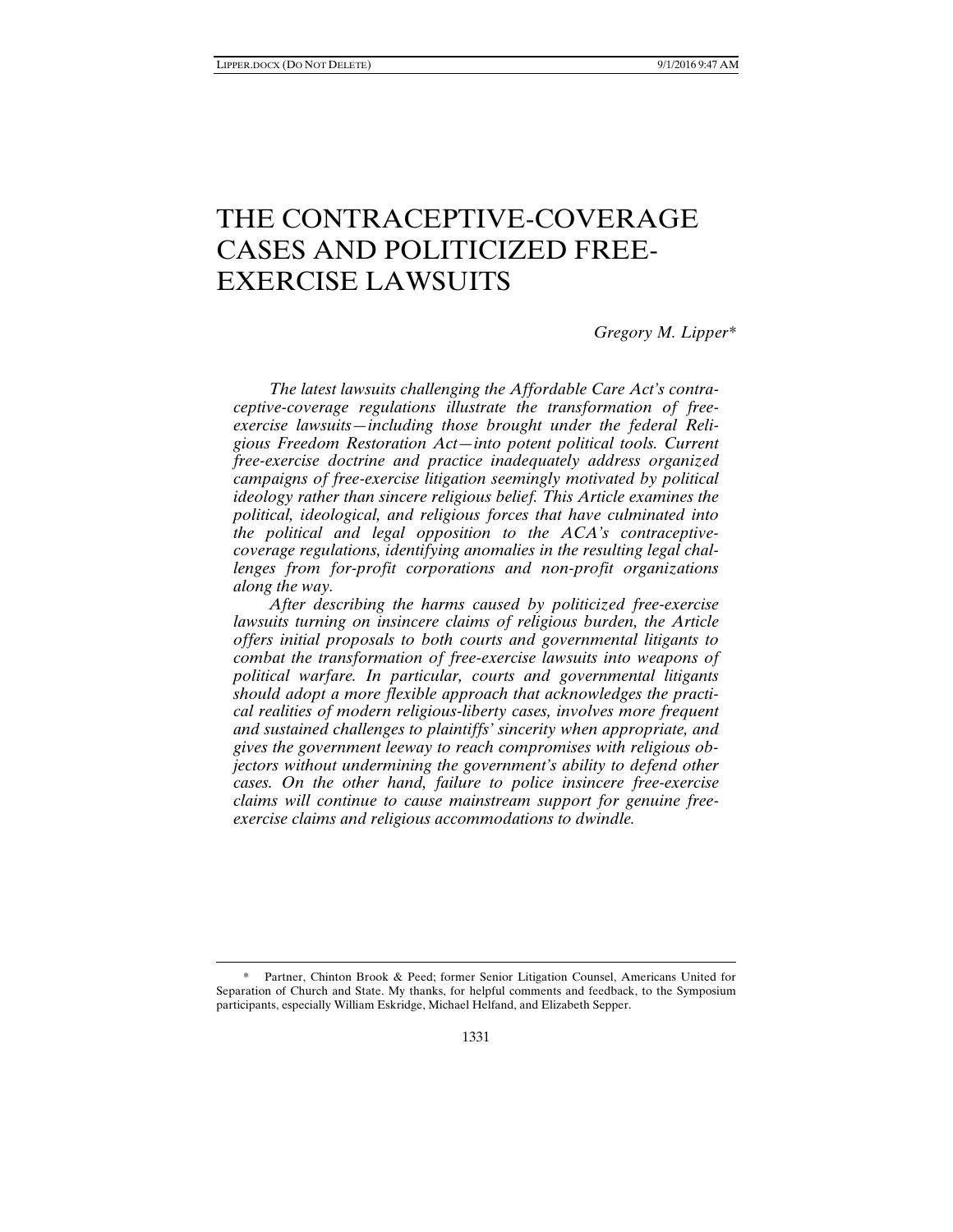## TABLE OF CONTENTS

| <b>III. THE FOR-PROFIT CORPORATIONS: NEW OBJECTIONS TO</b> |  |
|------------------------------------------------------------|--|
|                                                            |  |
| IV. THE NONPROFIT ORGANIZATIONS: REFUSING TO TAKE YES      |  |
|                                                            |  |
|                                                            |  |
|                                                            |  |

## I. INTRODUCTION

Lawsuits challenging the Patient Protection and Affordable Care Act's ("Affordable Care Act") contraceptive-coverage regulations have transformed free-exercise lawsuits, including those brought under the federal Religious Freedom Restoration Act, into potent political tools. Plaintiffs have challenged regulations requiring them to do things they used to do voluntarily. Good-faith accommodations have been denounced, even as nearly identical relief from the courts has been embraced. Objectors have strained to conflate contraception and abortion.

Current free-exercise doctrine and practice inadequately address organized campaigns of free-exercise litigation that appear to be motivated more by ideology than sincere religious belief. The government has largely taken the plaintiffs' sincerity for granted, failing to invoke (or even investigate) significant evidence that many of the asserted claims are insincere. The government has offered increasingly generous accommodations, despite any reason to believe that they would be accepted; plaintiffs and courts have, in turn, presented these accommodations as evidence that the previous requirement violated the plaintiffs' freeexercise rights.<sup>1</sup> Plaintiffs and their lawyers refuse to take yes for an answer.

If free-exercise lawsuits become just another weapon of political warfare, then mainstream support for genuine free-exercise claims and religious accommodations will dwindle. To combat politicized freeexercise litigation, courts and defendants should adjust their approach; I offer a few initial proposals below. A more flexible approach by both courts and governmental litigants, which acknowledges the practical realities of modern religious-liberty cases, would help to restore religious accommodations to their intended scope and purpose and would make reasonable religious accommodations more sustainable in the long run.

<sup>1.</sup> Kara Loewentheil, *When Free Exercise is a Burden: Protecting "Third Parties" in Religious Accommodation Law*, 62 DRAKE L. REV. 433, 499, 500 (2014).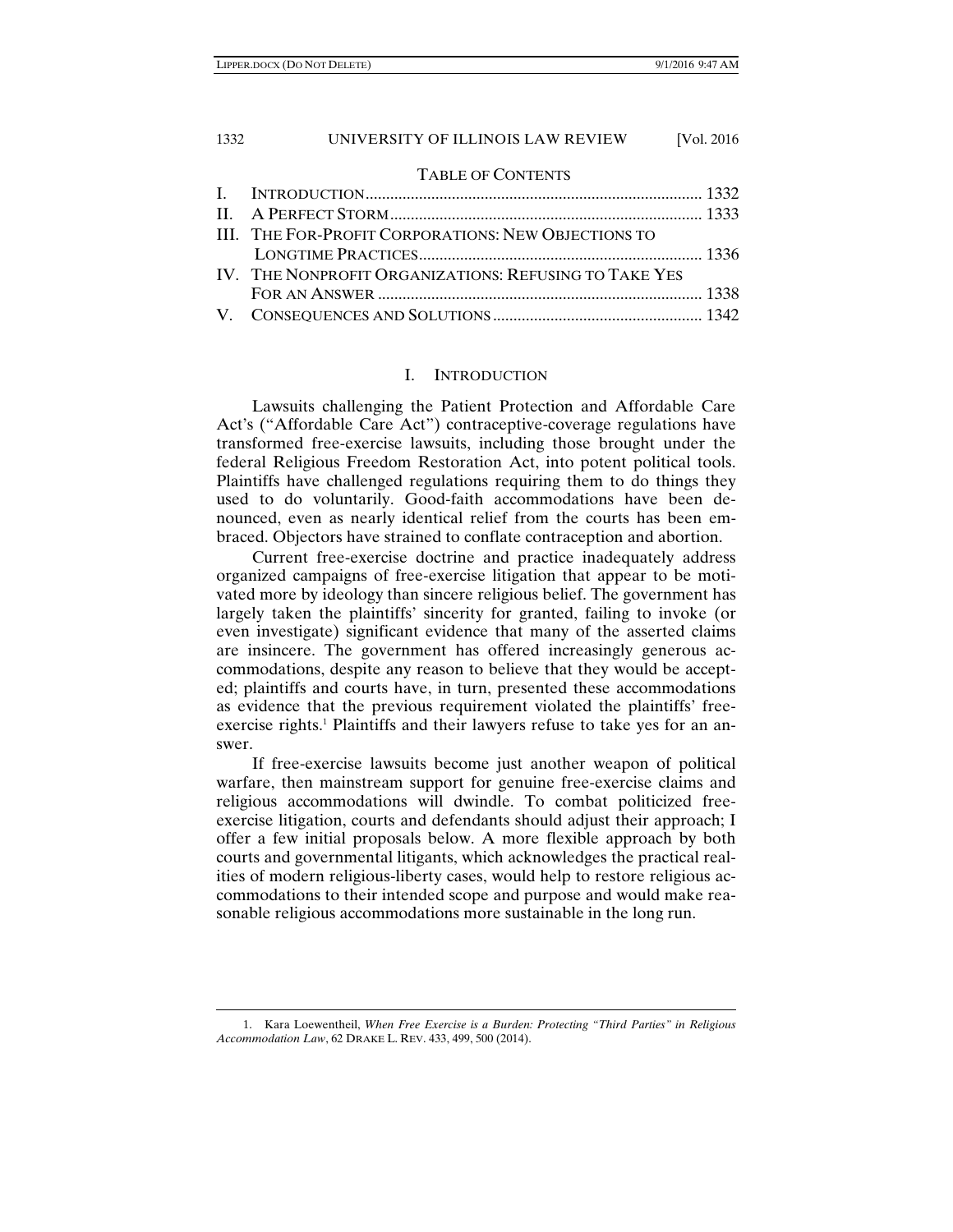$\overline{a}$ 

#### No. 4] CONTRACEPTIVES AND FREE-EXERCISE LAWSUITS 1333

#### II. A PERFECT STORM

Challenges to the Affordable Care Act's contraceptive-coverage regulations emerged from broader political, ideological, and religious opposition to the Obama administration and its reform of the healthcare system. President Obama has drawn sustained and intense opposition from conservative religious entities, and has long faced unseemly questions about his own religious beliefs. Many conservatives have criticized President Obama for being insufficiently Christian, for supposedly waging war on religion generally or Christianity more specifically, and even for acknowledging that the Crusades were bad.<sup>2</sup> And a surprising number of Republican voters incorrectly believe that President Obama is a Muslim.<sup>3</sup>

Other opposition, particularly from conservative Catholics, arose from President Obama's support for LGBT rights, access to abortion, and stem-cell research.4 For some, President Obama's delivery of a commencement address and receipt of an honorary degree at the University of Notre Dame added insult to injury.5

Then there is the ongoing conservative opposition to the Affordable Care Act.<sup>6</sup> Well before Congress enacted the Act in 2010, conservatives opposed it—quite viscerally.7 The legislation passed without a single Re-

<sup>2.</sup> *See, e.g.*, Dan Balz & Robert Costa, *Gov. Scott Walker: 'I Don't Know' Whether Obama is a Christian*, WASH. POST (Feb. 21, 2015), http://www.washingtonpost.com/politics/walker-says-he-isunaware-whether-obama-is-a-christian/2015/02/21/6fde0bd0-ba17-11e4-bc30-a4e75503948a\_story.html; Juliet Eilperin, *Critics Pounce After Obama Talks Crusades, Slavery at Prayer Breakfast*, WASH. POST. (Feb. 5, 2015), http://www.washingtonpost.com/politics/obamas-speech-at-prayer-breakfast-calledoffensive-to-christians/2015/02/05/6a15a240-ad50-11e4-ad71-7b9eba0f87d6\_story.html; Rachel Weiner, *Romney: Obama Waging 'War on Religion*,*'* WASH. POST (Aug. 9, 2012), http://www.washingtonpost. com/blogs/the-fix/post/romney-obama-waging-war-on-religion/2012/08/09/192c4e02-e213-11e1-a25e-1 5067bb31849\_blog.html.

 <sup>3.</sup> Jesse Byrnes, *Poll: Majority of Republicans Think Obama is a Muslim*, HILL (Sept. 1, 2015, 8:57 AM), http://thehill.com/blogs/blog-briefing-room/news/252393-poll-majority-of-republicans-thinks -obama-is-a-muslim.

 <sup>4.</sup> *See, e.g.*, *US Bishops Criticize Obama Administration's Decision on Marriage Law*, CATHOLIC NEWS SERVICE (Feb. 24, 2011), http://www.catholicnews.com/services/englishnews/2011/usbishops-criticize-obama-administration-s-decision-on-marriage-law-cns-1100769.cfm; Jim Tankersley & Noam N. Levey, *Barack Obama Lifts Restrictions on Federal Funding for Stem Cell Research Using Human Embryos*, CHI. TRIB. (Mar. 10, 2009), http://articles.chicagotribune.com/2009-03-10/news/ 0903090708\_1\_cells-through-alternative-methods-executive-order-lifting-bush-bush-administrationset-policy ("Cardinal Justin Rigali of Philadelphia, chairman of a panel of the U.S. Conference of

Catholic Bishops, called Obama's stem cell order 'morally wrong, because it encourages the destruction of innocent human life, treating vulnerable human beings as mere products to be harvested.'").

 <sup>5.</sup> *See, e.g.*, Peter Slevin & Jacqueline L. Salmon, *Antiabortion Protesters Converge on Notre Dame Before Obama's Visit*, WASH. POST (May 13, 2009), http://www.washingtonpost.com/wpdyn/content/article/2009/05/12/AR2009051203656.html ("To some abortion foes, including prominent Catholics and evangelical Christians, Obama's support for abortion rights remains a nonnegotiable negative.").

 <sup>6.</sup> Patient Protection and Affordable Care Act, Pub. L. No. 111–148, 124 Stat. 119 (2010) (codified as amended in scattered sections of 26 U.S.C. and 42 U.S.C.).

 <sup>7.</sup> *See, e.g.*, Eduardo Porter, *Why the Health Care Law Scares the G.O.P.*, N.Y. TIMES (Oct. 1, 2013), http://www.nytimes.com/2013/10/02/business/economy/why-the-health-care-law-scares-the-gop. html?smid=tw-share&\_r=1 (describing ongoing Republican efforts, including a government shutdown, to block or gut the Affordable Care Act).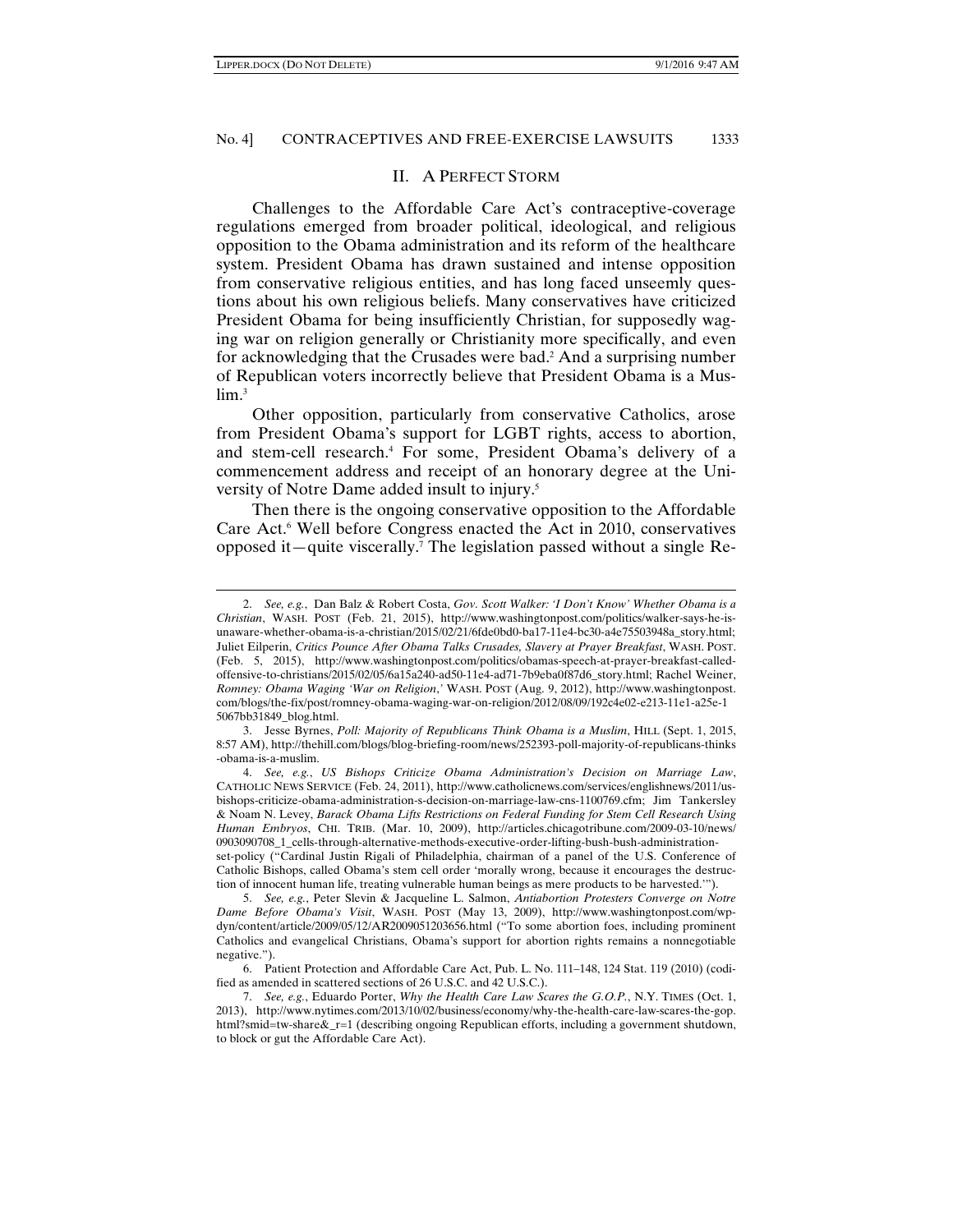$\overline{a}$ 

#### 1334 UNIVERSITY OF ILLINOIS LAW REVIEW [Vol. 2016

publican vote and attracts fierce obstruction to this day.8 Opposition seems to be nakedly partisan,<sup>9</sup> and repeal efforts continue.<sup>10</sup>

The Act has faced not only indefinite political opposition, but perpetual legal challenges as well. Lawsuits began the day that the Act was signed.<sup>11</sup> Although the Supreme Court rejected a constitutional challenge to the Act's individual-coverage requirement in 2012, with Chief Justice Roberts joining the four more liberal justices to uphold it, the four dissenters issued a rare joint opinion and would have invalidated not only the individual mandate but the entire law.12 The Court rejected another lawsuit, seeking to prevent the government from subsidizing insurance purchased on federal healthcare exchanges, in June 2015.13 Other challenges persist.<sup>14</sup>

Healthcare reform aside, political opponents (often Republican elected officials) have filed lawsuits targeting other administration initiatives such as immigration reform and even the routine treatment of refugees.15 There are many others, as the conservative legal establishment turned to litigation to revisit policy battles that they lost through the political process.<sup>16</sup>

 11. Sheryl Gay Stolberg & Robert Pear, *Obama Signs Health Care Overhaul Bill, With a Flourish*, N.Y. TIMES (Mar. 23, 2010), http://www.nytimes.com/2010/03/24/health/policy/24health.html ("Attorneys general in more than a dozen states, most Republican, filed lawsuits contending that the measure is unconstitutional.").

 12. *See* Nat'l Fed'n of Indep. Bus. v. Sebelius, 132 S. Ct. 2566, 2577 (2012); *id.* at 2609 (Ginsburg, J., concurring in the judgment in part, and dissenting in part); *id.* at 2642–43 (Scalia, Kennedy, Thomas, and Alito, JJ., dissenting).

13. King v. Burwell, 135 S. Ct. 2480 (2015).

<sup>8.</sup> Ed O'Keefe, *The House Has Voted 54 Times in Four Years On Obamacare. Here's the Full List.*, WASH. POST (Mar. 21, 2014), http://www.washingtonpost.com/news/the-fix/wp/2014/03/21/thehouse-has-voted-54-times-in-four-years-on-obamacare-heres-the-full-list/; Norm Ornstein, *The Real Story of Obamacare's Birth*, ATLANTIC (July 6, 2015), http://www.theatlantic.com/politics/archive/ 2015/07/the-real-story-of-obamacares-birth/397742/ ("[G]uerrilla efforts to undermine its implementation and disrupt the delivery of its services continue apace.").

 <sup>9.</sup> *See, e.g.*, Ezra Klein, *Unpopular Mandate*, NEW YORKER (June 25, 2012), http://www.new yorker.com/magazine/2012/06/25/unpopular-mandate (noting that arguments underlying legal challenges to the individual mandate imply "that the Republicans spent two decades pushing legislation that was in clear violation of the nation's founding document").

 <sup>10.</sup> Sahil Kapur, *Senate Republicans Plan to Repeal Obamacare With 51 Votes*, BLOOMBERG (July 28, 2015, 1:15 PM), http://www.bloomberg.com/politics/articles/2015-07-28/senate-republicans-planto-repeal-obamacare-with-51-votes.

 <sup>14.</sup> *See, e.g.*, Johnson v. U.S. Office of Pers. Mgmt., 783 F.3d 655 (7th Cir. 2015) (holding that Republican Senator lacked standing to challenge Affordable Care Act regulations governing health coverage for members of Congress and their staff); Sissel v. U.S. Dep't of Health & Human Servs., 760 F.3d 1 (D.C. Cir. 2014) (rejecting argument that Affordable Care Act complies with Origination Clause), *cert. denied*, 84 U.S.L.W. 3240 (2016); U.S. House of Representatives v. Burwell, No. 14-1967 (RMC), 2016 WL 2750934 (D.D.C. May 12, 2016) (sustaining congressional challenging to certain HHS reimbursements to insurance companies under Affordable Care Act) (stayed pending appeal).

 <sup>15.</sup> Arpaio v. Obama, 797 F.3d 11 (D.C. Cir. 2015) (holding that the infamous Sheriff of Maricopa County lacked standing to challenge Obama administration's deferred-action immigration policies), *cert. denied*, 2016 WL 207283 (U.S. Jan. 19, 2016); Texas v. United States, 809 F.3d 134 (5th Cir. 2015) (granting states preliminary injunction against Obama administration's deferred-action immigration policies), , *aff'd by equally divided Court*, No. 15-674 (U.S. June 23, 2016); Tex. Health & Human Servs. Comm'n v. United States, No. 3:15-cv-3851-N (N.D. Tex. Dec. 9, 2015) (denying request for preliminary injunction barring settlement of Syrian immigrants in Texas).

 <sup>16.</sup> *See* Brian Beutler, *The Rehabilitationists*, NEW REPUBLIC (Aug. 30, 2015), http://www. newrepublic.com/article/122645/rehabilitationists-libertarian-movement-undo-new-deal.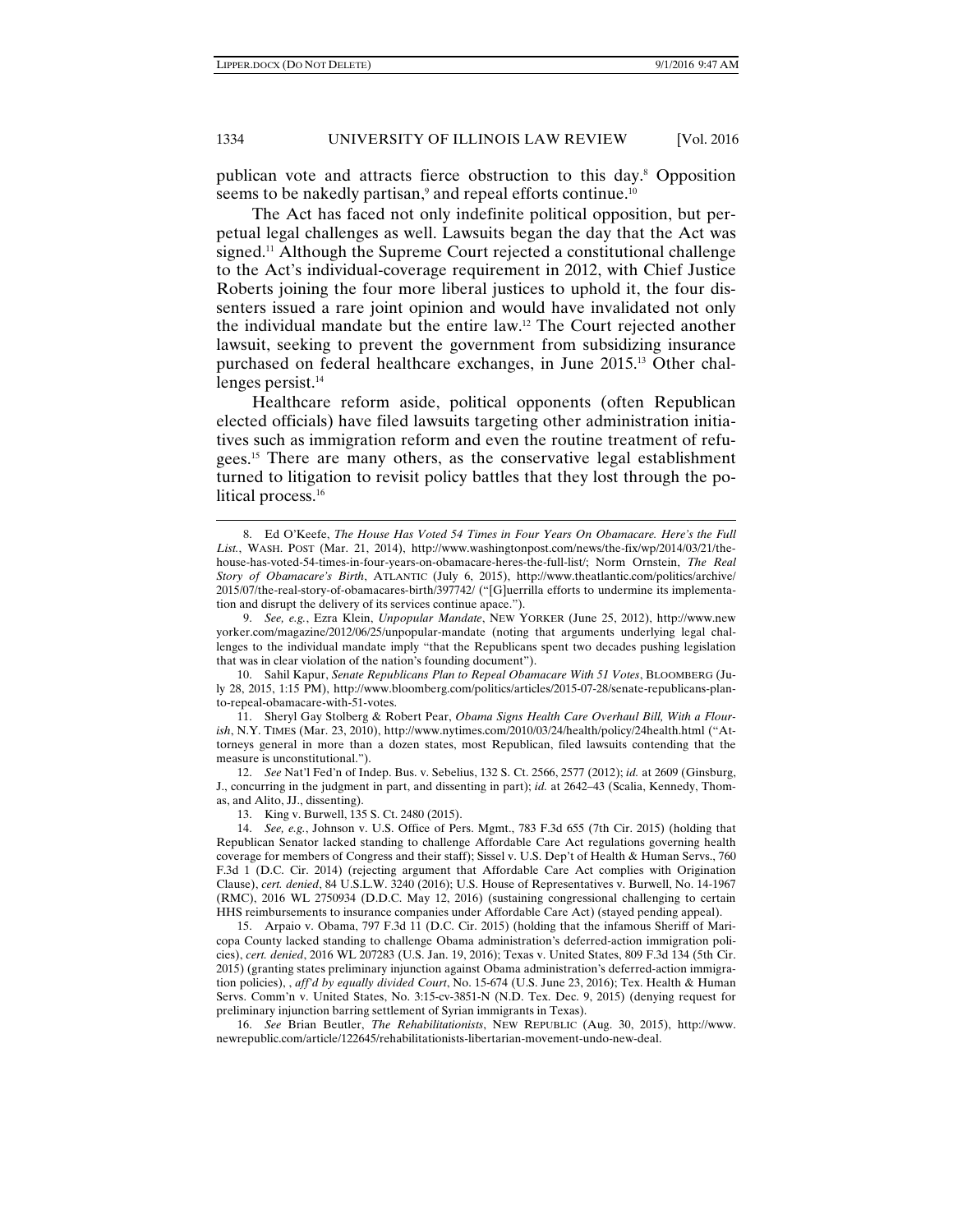These circumstances combined to create a perfect storm of political and legal opposition to the Affordable Care Act's contraceptivecoverage regulations. The Affordable Care Act requires that insurance policies cover certain types of preventive care—including preventive care unique to women—without cost to patients.<sup>17</sup> Relying on recommendations from the Institute of Health, the Department of Health and Human Services ("HHS") included in the required coverage bundle all FDAapproved contraceptives for women.18 For a conservative political movement hostile to the Affordable Care Act and skeptical of the Obama administration on questions of religion, the contraceptivecoverage regulations became an epicenter of opposition.

Even extensive efforts by the Obama administration to accommodate religious objections have failed to quell this litigation campaign. Although HHS initially exempted only houses of worship from the coverage requirement, in February 2012 the agency announced that it planned to accommodate other nonprofit organizations with religious objections to including contraceptive coverage in the insurance policies that they provided to their employees.19 To take advantage of the accommodation, objecting entities would send a written notice of objection to their insurance company or third-party administrator, which would then provide the required contraceptive coverage to the objector's employees, at no cost to either the objector or its employees.<sup>20</sup>

Despite this accommodation, both for-profit and nonprofit organizations filed dozens of lawsuits challenging the regulations. For-profit entities objected to including contraceptives (or certain contraceptives) in their health plans; nonprofit entities claimed that the accommodation failed to address their objections.<sup>21</sup> Both sets of plaintiffs invoked, among other statutory and constitutional provisions, the Religious Freedom Restoration Act ("RFRA").<sup>22</sup> Under RFRA, the government must exempt a religious objector from even a neutral, generally applicable law if that law substantially burdens the objector's religious exercise and is not the least-restrictive means of achieving a compelling governmental inter-

<sup>17. 42</sup> U.S.C. § 300gg-13 (2012) (preventive care); *id.* § 300gg-13(a)(4) (preventive care specific to women).

 <sup>18.</sup> Group Health Plans and Health Insurance Issuers Relating to Coverage of Preventive Services Under the Patient Protection and Affordable Care Act, 76 Fed. Reg. 46,621 (Aug. 3, 2011).

 <sup>19.</sup> Group Health Plans and Health Insurance Issuers Relating to Coverage of Preventive Services Under the Patient Protection and Affordable Care Act, 77 Fed. Reg. 8725 (Feb. 15, 2012).

 <sup>20.</sup> Coverage of Certain Preventive Services Under the Affordable Care Act, 78 Fed. Reg. 39870 (July 2, 2013).

 <sup>21.</sup> *See, e.g.*, Jennifer Haberkorn, *More Challenge Contraception Rule*, POLITICO (May 21, 2012), http://www.politico.com/story/2012/05/more-challenge-contraception-rule-076570 ("More than 40 Catholic institutions on Monday filed lawsuits challenging the Obama administration's policy that requires employers to provide insurance coverage of contraceptives, a coordinated strategy backed by the U.S. Conference of Catholic Bishops.").

 <sup>22. 42</sup> U.S.C. §§ 2000bb–2000bb-4 (2012).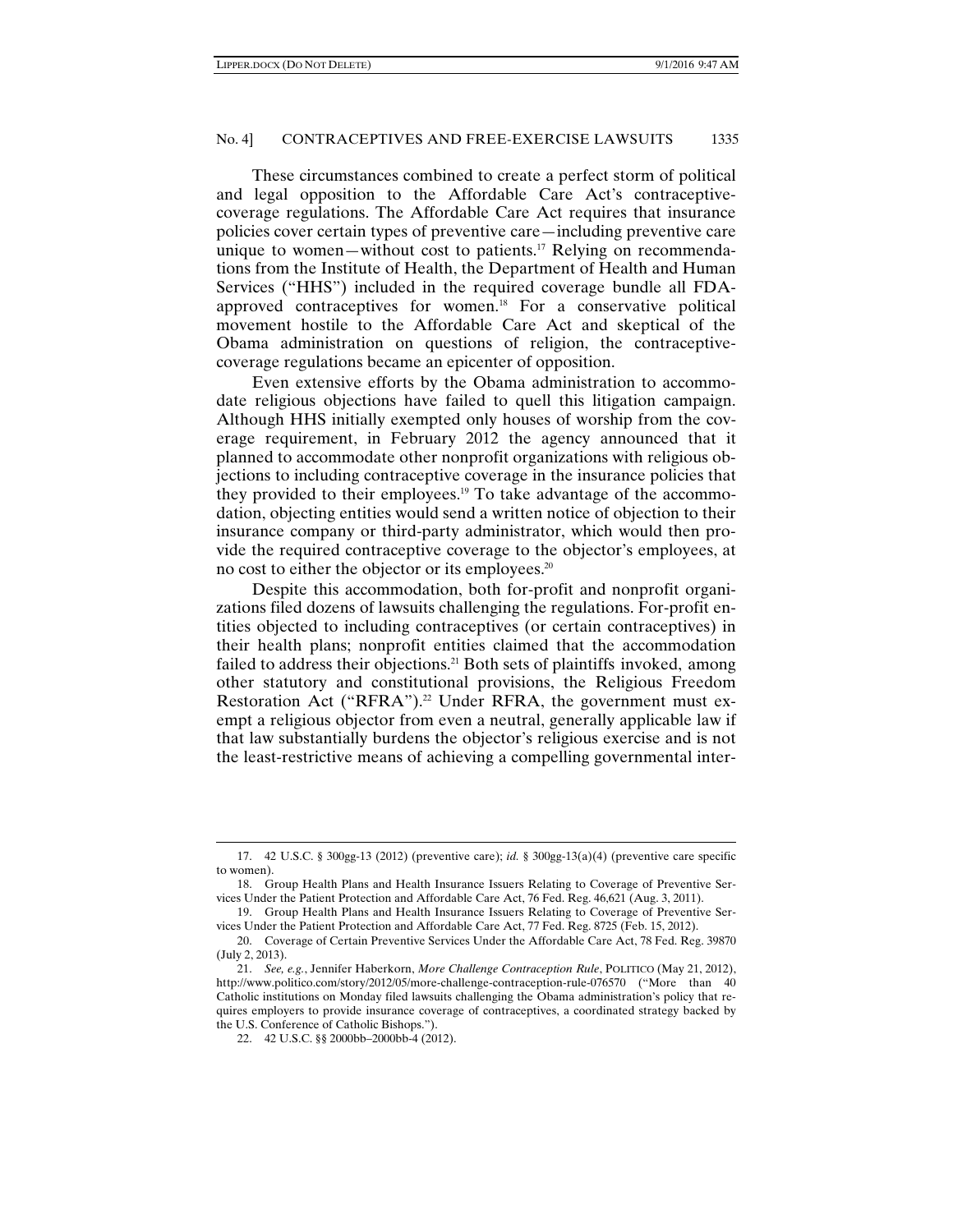est.23 RFRA, enacted almost unanimously in 1993, emerged as a powerful weapon in a divisive culture war—over birth control, of all things.<sup>24</sup>

## III. THE FOR-PROFIT CORPORATIONS: NEW OBJECTIONS TO OLD **PRACTICES**

From the start, many of these free-exercise challenges to the contraceptive-coverage regulations seemed insincere. Many of the for-profit plaintiffs had previously provided the very contraceptive coverage which they all of a sudden claimed to oppose. The recent converts included Hobby Lobby Stores and Conestoga Wood, whose cases ultimately reached the U.S. Supreme Court, and at least a dozen other for-profit plaintiffs.25 Nearly every plaintiff in this situation provided the same explanation: After the Obama administration announced the contraceptive coverage regulations, the company reviewed its healthcare plan, and was shocked—shocked!—to discover that the company was covering contraceptives (or, in some cases, certain contraceptives).26

Certain for-profit challenges flew even brighter red flags. Most notably, when asked why he was challenging the regulations, the CEO of organic-food-distributor Eden Foods responded, "[b]ecause I don't care if the federal government is telling me to buy my employees Jack Daniel's or birth control. What gives them the right to tell me that I have to do that?"27 Hobby Lobby, meanwhile, invested and continues to invest its  $401(k)$  plan in companies that manufacture the very drugs and devices to which it purports to object on religious grounds.<sup>28</sup>

The plaintiffs also strained to conflate birth control and abortion. Many of the for-profit plaintiffs were owned by evangelical Protestants,

<sup>23.</sup> *Id.*

 <sup>24.</sup> *See* Linda Greenhouse, Opinion, *Sex After 50 at the Supreme Court*, N.Y. TIMES (Nov. 26, 2015), http://www.nytimes.com/2015/11/26/opinion/sex-after-50-at-the-supreme-court.html?\_r=0 ("Fifty years after the Supreme Court, in Griswold v. Connecticut, granted married couples the constitutional right to use birth control, here we are back at the court, still wrestling with contraception. Am I the only one who finds this remarkable?").

 <sup>25.</sup> *See e.g.*, Complaint at ¶ 55, Hobby Lobby Stores, Inc. v. Sebelius, 870 F. Supp 2d 1278 (2012) (No. CIV-12-1000-HE), *rev'd en banc*, 723 F.3d 1114 (10th Cir. 2013), *aff'd sub nom*, Burwell v. Hobby Lobby Stores, Inc., 134 S. Ct. 2751 (2014) ("That was when, according to the company's complaint, they were surprised to learn their prescription drug policy included two drugs, Plan B and ella, which are emergency contraceptive pills that reduce the chance of pregnancy in the days after unprotected sex."). *See also* Armstrong v. Burwell, No. 13-cv-00563-RBJ, 2014 WL 5317354 (D. Colo. Sept. 29, 2014); Briscoe v. Sebelius, No. 13-cv-00285-WYD-BNB, 2013 WL 4781711 (D. Colo. Sept. 6, 2013); Beckwith Elec. Co. v. Sebelius, 960 F. Supp. 2d 1328 (M.D. Fla. 2013); Annex Med., Inc. v. Sebelius, No. 12-2804(DSD/SER), 2013 WL 101927 (D. Minn. Jan. 8, 2013), *vacated*, 769 F.3d 578 (8th Cir. 2014); Complaint ¶ 27, Bick Holding, Inc. v. Sebelius, No. 13-cv-00462-AGF, slip op. (E.D. Mo. Apr. 1, 2013).

 <sup>26.</sup> *See id.*

 <sup>27.</sup> Irin Carmon, *Eden Foods Doubles Down in Birth Control Flap*, SALON (Apr. 15, 2013, 6:45 AM),

http://www.salon.com/2013/04/15/eden\_foods\_ceo\_digs\_himself\_deeper\_in\_birth\_control\_outrage/.

 <sup>28.</sup> Molly Redden, *Hobby Lobby's Hypocrisy: The Company's Retirement Plan Invests in Contraception Manufacturers*, MOTHER JONES (Apr. 1, 2014, 5:00 AM), http://www.motherjones.com/ politics/2014/04/hobby-lobby-retirement-plan-invested-emergency-contraception-and-abortion-drugmakers.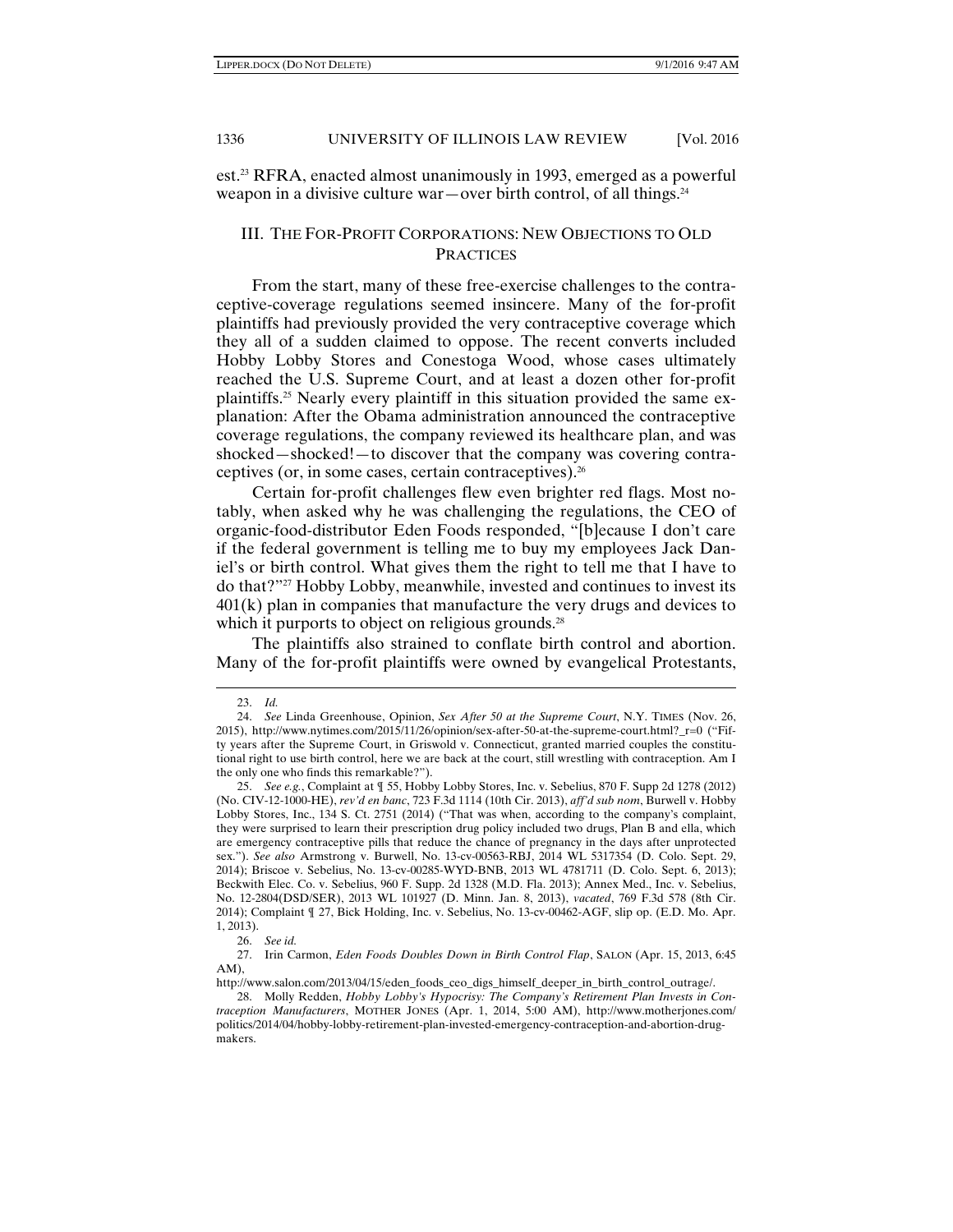$\overline{a}$ 

#### No. 4] CONTRACEPTIVES AND FREE-EXERCISE LAWSUITS 1337

most of whom have not historically opposed birth control.<sup>29</sup> Instead, these plaintiffs purported to object to covering only certain contraceptives—in most cases, emergency contraceptives and the intrauterine device ("IUD")—which they claimed were "abortifacients," because (they said) those forms of contraception prevent the implantation of fertilized eggs.30 Virtually all modern science, however, refutes the factual premise of the argument; even if stopping a newly fertilized egg from implanting amounted to an abortion, most evidence suggests that emergency contraceptives and the IUD prevent fertilization, not implantation.<sup>31</sup> But the plaintiffs nonetheless insisted that the cases involved religious beliefs about the taking of human life, and many of their lawyers pretended that they were fighting an "abortion pill mandate."32

Despite these and other anomalies, the government conceded that the plaintiffs' religious objections were sincere, and did not even pursue factual discovery on the question of their sincerity.33 As it turned out, the government could have used an extra defense. After hearing cases brought by sets of for-profit corporations, the Supreme Court held in a five-to-four decision that (1) for-profit corporations could pursue RFRA claims, (2) including contraceptives in the hundreds of other drugs and services covered by a company health plan constituted a substantial burden on the plaintiffs' religious exercise, and (3) even assuming that ensuring women's access to affordable contraception was a compelling governmental interest, the coverage regulations were not the least-restrictive means of vindicating that interest, given that the government had made a less-restrictive accommodation available to nonprofit organizations.<sup>34</sup>

The government failed to challenge the sincerity of Eden Foods even after the Court in *Hobby Lobby* rejected the government's other

 32. *Defeat the Abortion-Pill Mandate, Defend Religious Liberty*, ACLJ, http://aclj.org/ obamacare/oppose-abortion-pill-mandate-defend-religious-liberty (last visited Mar. 18, 2016); *No One Should Be Forced to Pay for Another Person's Abortion*, ALLIANCE DEFENDING FREEDOM, http:// www.adflegal.org/issues/sanctity-of-life/beginning-of-life/defending-those-who-defend-life/key-issues/ obamacare/hhs-obamacare ("Obamacare's abortion pill mandate") (last visited Mar. 18, 2016).

<sup>29.</sup> Amelia Thomson-Deveaux, *The Strange Bedfellows of the Anti-Contraception Alliance*, AM. PROSPECT (Mar. 17, 2014), http://prospect.org/article/strange-bedfellows-anti-contraception-alliance.

 <sup>30.</sup> *See, e.g.*, Burwell v. Hobby Lobby Stores, Inc., 134 S. Ct. 2751, 2766 (2014) ("[T]he Greens believe that life begins at conception and that it would violate their religion to facilitate access to contraceptive drugs or devices that operate after that point.").

 <sup>31.</sup> *See* Gregory M. Lipper, *Zubik v. Burwell, Part 3: Birth Control is Not Abortion*, BILL OF HEALTH (Mar. 19, 2016), http://blogs.harvard.edu/billofhealth/2016/03/19/zubik-v-burwell-part-3-birthcontrol-is-not-abortion/; *see, also* Joerg Dreweke, *Contraception is not Abortion: The Strategic Campaign of Antiabortion Groups to Persuade the Public Otherwise*, 17 GUTTMACHER POL'Y REV. 14 (2014), *available at* https://www.guttmacher.org/pubs/gpr/17/4/gpr170414.pdf; *Emergency Contraception (EC) and Intrauterine Devices (IUDs) are Not Abortifacients*, AM. CONG. OF OBSTETRICIANS AND GYNECOLOGISTS (June 12, 2014), http://www.acog.org/-/media/Departments/Government-Relationsand-Outreach/FactsAreImportantEC.pdf?dmc=1&ts=20150822T1415051742; Julie Rovner, *Morning-After Pills Don't Cause Abortion, Studies Say*, NPR (Feb. 21, 2013, 5:04 PM), http://www.npr. org/sections/health-shots/2013/02/22/172595689/morning-after-pills-dont-cause-abortion-studies-say; Annie Sneed, *Fact or Fiction?: Emergency Contraceptives Cause Abortions*, SCI. AM. (July 3, 2014), http://www.scientificamerican.com/article/fact-or-fiction-emergency-contraceptives-cause-abortions.

 <sup>33.</sup> *See, e.g.*, Brief of Petitioner at 8, 12, Burwell v. Hobby Lobby Stores, Inc., 134 S. Ct. 2751 (2014) (Nos. 13-354, 13-356) (conceding that the plaintiffs' asserted religious beliefs were sincere). 34. *See Hobby Lobby*, 134 S. Ct. at 2759–60.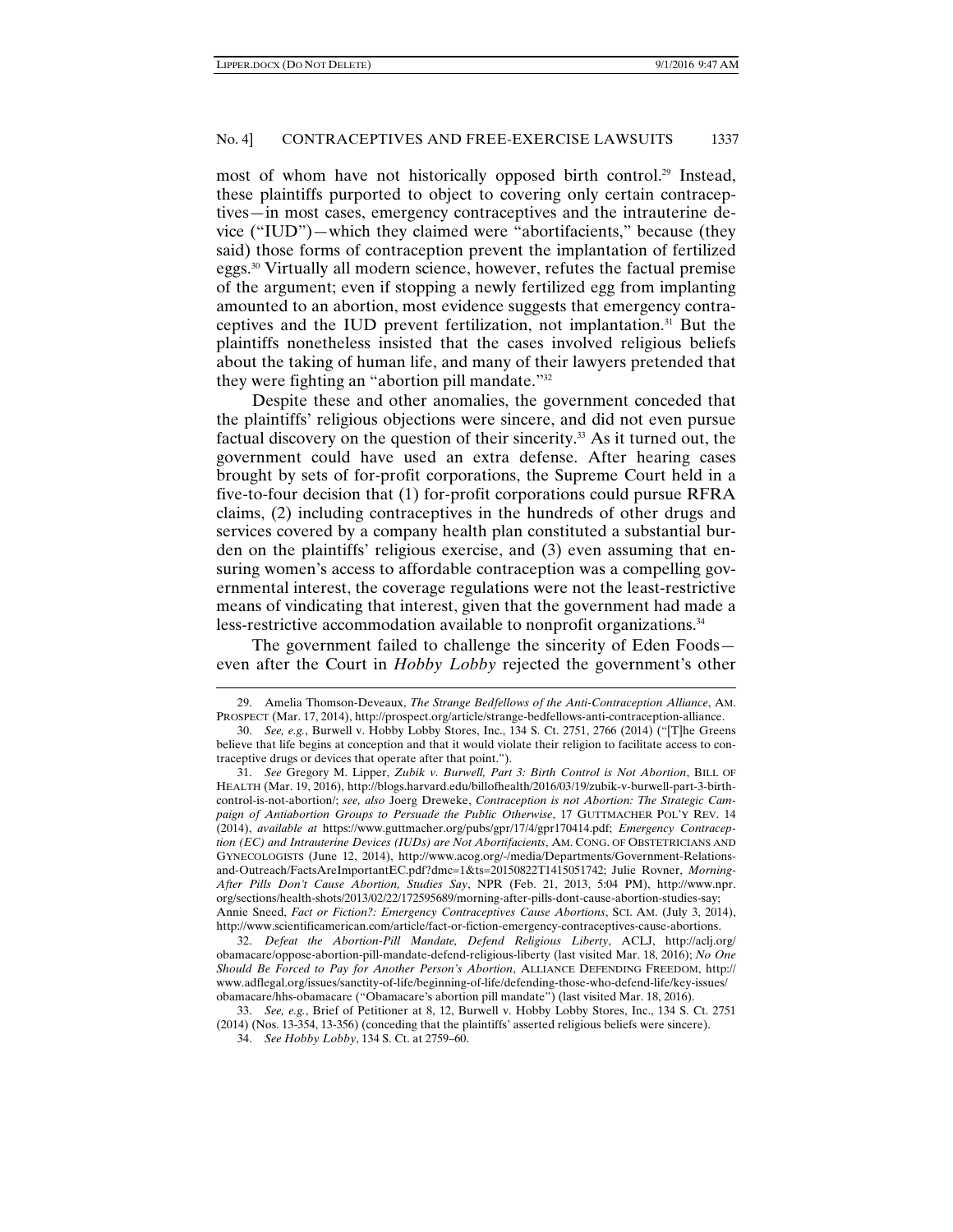arguments. In a 2013 decision upholding the denial of Eden Foods's request for a preliminary injunction against the contraceptive-coverage regulations, the Sixth Circuit, before rejecting the company's claims on other grounds, observed that the CEO's "deeply held religious beliefs more resembled a laissez-faire, anti-government screed."35 Yet after the Supreme Court vacated the Sixth Circuit's decision and remanded the case for reconsideration in light of *Hobby Lobby*, 36 the government inexplicably declined to challenge Eden Foods's sincerity and conceded that company should receive an injunction.37

In sum, the lawsuits brought by for-profit corporations suggested that opposition to the regulations flowed from ideology as much as religion; the government neither challenged nor pursued factual discovery on the question of sincerity; and the courts did not otherwise address the issue. As a result, the government resisted a coordinated, ideological campaign on the defensive, and passed up the chance to develop evidence that might have highlighted the plaintiffs' actual, improper motivations.

## IV. THE NONPROFIT ORGANIZATIONS: REFUSING TO TAKE YES FOR AN ANSWER

Challenges to the contraceptive-coverage accommodation brought the politicization of free-exercise cases into even sharper focus. As discussed above, in early 2012 the Obama administration announced an accommodation: Nonprofit organizations with religious objections need not cover contraceptives, so long as they send a form to their insurance company or third-party administrator indicating their objection to providing such coverage.<sup>38</sup> After receiving this written notice, the objector's insurer or third-party administrator must provide the contraceptive coverage, without charging either the objecting nonprofit organization or the affected employees.39

Some religious organizations, such as Georgetown University and the Catholic Health Association, accepted and even praised the accommodation.40 And although it later changed its mind, the University of

<sup>35.</sup> Eden Foods, Inc. v. Sebelius, 733 F.3d 626, 629 n.3 (6th Cir. 2013) (citation omitted), *vacated sub nom.*, Eden Foods, Inc. v. Burwell, 134 S. Ct. 2902 (2014).

 <sup>36.</sup> *Eden Foods*, 134 S. Ct. at 2902.

 <sup>37.</sup> *See* Eden Foods, Inc. v. Burwell, No. 13-cv-11229, slip op. at 1 (E.D. Mich. Feb. 12, 2015).

 <sup>38.</sup> Coverage of Certain Preventive Services Under the Affordable Care Act, 78 Fed. Reg. 39,870, 39,873–76 (July 2, 2013).

 <sup>39.</sup> *Id.* at 39,876.

 <sup>40.</sup> *See* Bridgette Dunlap, *For It Before They Were Against It: Catholic Universities and Birth Control*, RH REALITY CHECK (Feb. 13, 2013, 9:23 PM), http://rhrealitycheck.org/article/2013/02/13/ before-birth-control-before-they-were-against-it-when-georgetown-fordham-and-notre-dame-andother-catholic-affiliated-schools-supported-access-to-contraception/; Julie Rovner, *White House Bends on Birth Control Requirement For Religious Groups*, NPR (Feb. 10, 2012, 11:49 AM), http://www. npr.org/sections/health-shots/2012/02/10/146693907/white-house-bends-on-birth-control-requirementfor-religious-groups.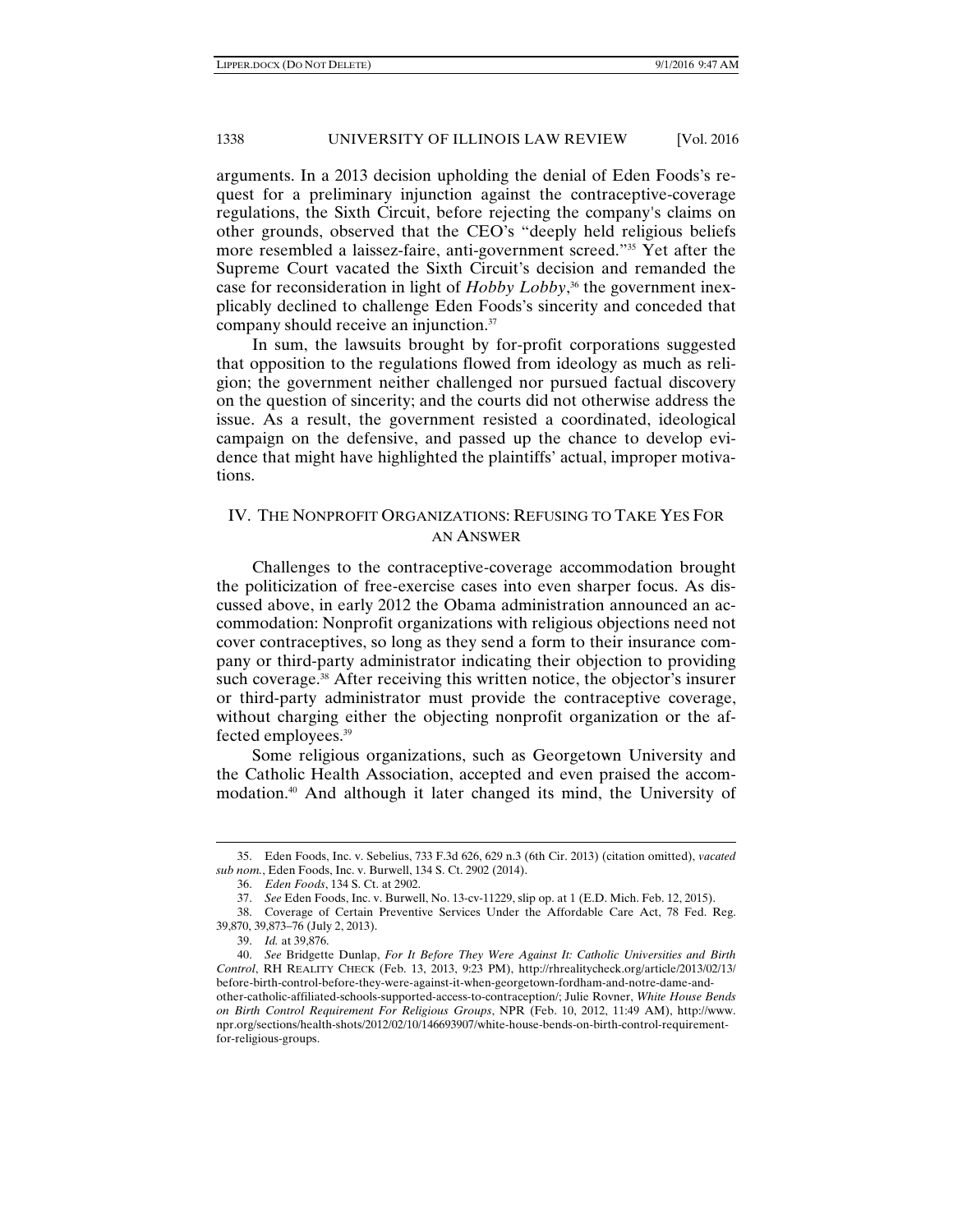Notre Dame, through its president, called the accommodation a "welcome step toward recognizing the freedom of religious institutions."41

But other nonprofit organizations rejected the accommodation, and then filed lawsuits claiming that the accommodation—which creates a process exemptin*g* objecting organizations from covering contraceptives—itself violated RFRA.42 Much has been written on the merits of these claims,43 and I will not rehash the arguments here. A short-staffed and divided Supreme Court struggled to decide the cases, and ultimately sent them back to the lower courts for further consideration—thus deferring ultimate resolution until the Court gets its ninth justice.44 For now, suffice it to say even after *Hobby Lobby*, challenges to the accommodation were rejected by eight of nine federal appeals courts to consider them,45 and the plaintiffs' description of their own religious injury has morphed over time.46

Especially revealing has been the reactions of these plaintiffs, and their lawyers at conservative religious legal organizations, to (1) offers of additional accommodations by the government, and (2) similar accommodations imposed by the U.S. Supreme Court.

To review: The government's original accommodation required objecting nonprofit organizations to complete a form and send it to their insurance provider or third-party administrator. Through interim orders in December 2013 and June 2014, the Supreme Court massaged this requirement a bit: Rather than send a form to its insurance company or administrators, an objecting nonprofit could instead "inform[ ] the Secretary of Health and Human Services in writing that it is a nonprofit organization that holds itself out as religious and has religious objections to providing coverage for contraceptive services . . . . "47 At the same time, the Court authorized the government to "rely[ ] on this notice, to the extent it considers necessary, to facilitate the provision of full contraceptive coverage under the Act."48 The Court issued a similar version of this in-

<sup>41.</sup> Irin Carmon, *This is the Next Hobby Lobby*, MSNBC (July 30, 2014, 11:19 AM), http://www. msnbc.com/msnbc/the-next-hobby-lobby.

 <sup>42.</sup> *See* Lyle Denniston, *Court to Hear Birth-Control Challenges*, SCOTUSBLOG (Nov. 6, 2015, 02:15 PM), http://www.scotusblog.com/2015/11/court-to-hear-birth-control-challenges/.

 <sup>43.</sup> *See, e.g.*, *id.* (describing the issues, arguments, and rulings from prior RFRA exemption cases).

 <sup>44.</sup> Zubik v. Burwell, 136 S. Ct. 1557 (2016); *see also* Gregory M. Lipper, *What to Expect When You're Expecting at Least Another Year of Contraception Litigation*, BILL OF HEALTH (May 17, 2016), http://blogs.harvard.edu/billofhealth/2016/05/17/what-to-expect-when-youre-expecting-at-least-another -year-of-contraception-litigation/.

 <sup>45.</sup> Timothy Jost, *Eleventh Circuit Upholds Religious Accommodation on Contraceptive Coverage*, HEALTH AFFAIRS BLOG (Feb. 19, 2016), http://healthaffairs.org/blog/2016/02/19/eleventh-circuitupholds-religious-accommodation-on-contraceptive-coverage/ (discussing circuit court decisions).

 <sup>46.</sup> *See* Gregory M. Lipper, *Zubik v. Burwell, Part 1: Why Paperwork Does Not Burden Religious Exercise*, BILL OF HEALTH (Mar. 16, 2016), http://blogs.harvard.edu/billofhealth/2016/03/16/ zubik-v-burwell-part-1-why-paperwork-does-not-burden-religious-exercise/.

 <sup>47.</sup> *See* Wheaton Coll. v. Burwell, 134 S. Ct. 2806, 2807 (2014) (interim order); *see also* Little Sisters of the Poor Home for the Aged, Denver, Colo. v. Sebelius, 134 S. Ct. 1022 (2014) (interim order).

 <sup>48.</sup> *Wheaton*, 134 S. Ct. at 2807.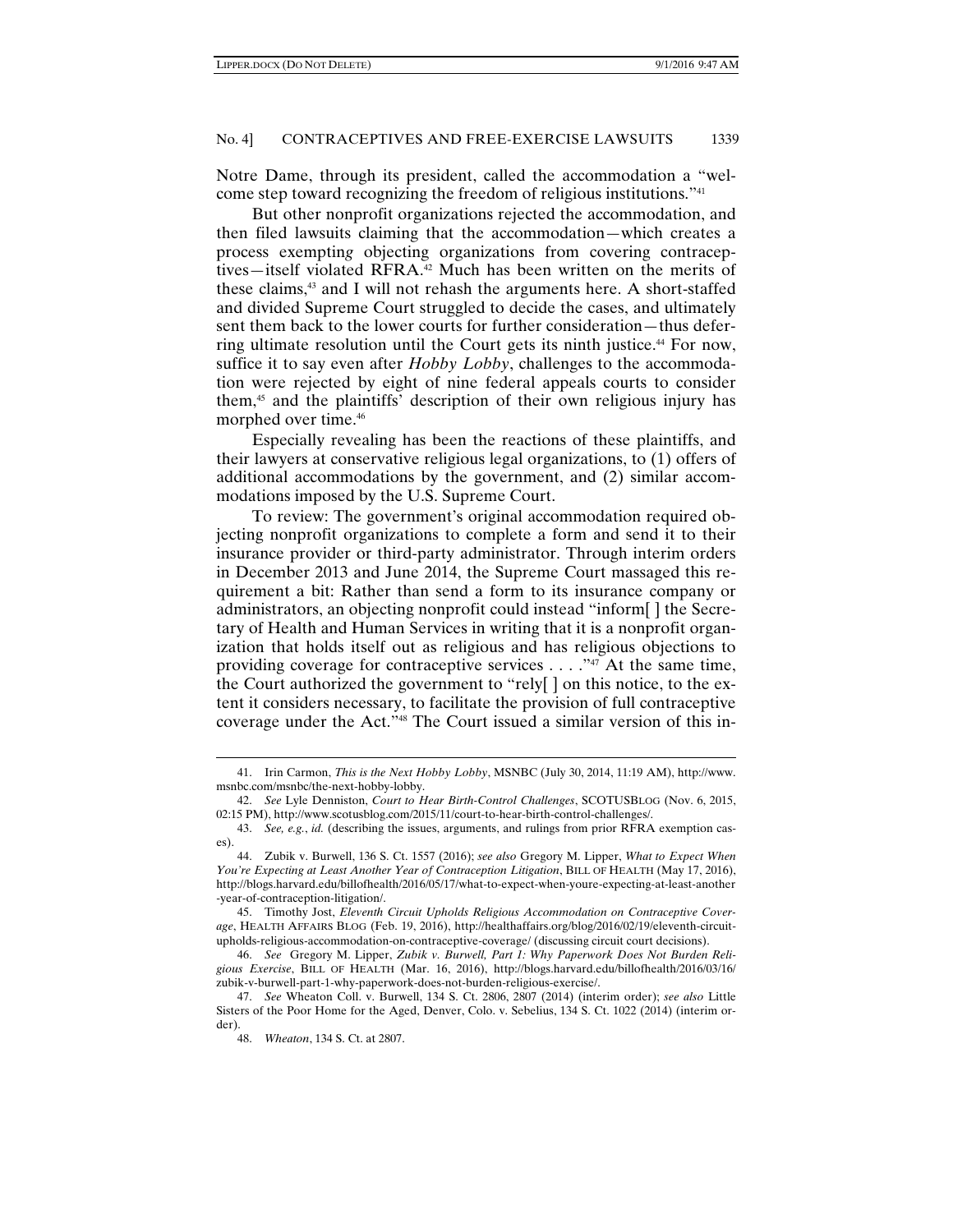terim order for another objecting organization in June 2015; and again, the Court authorized the government to "rely[] on information provided by [objecting nonprofits], to the extent it considers it necessary, to facilitate the provision of full contraceptive coverage under the [Affordable Care Act]."49

In response to the June 2014 interim order (in the case brought by Wheaton College), the government expanded the accommodation to allow for an alternative form of notice similar to the one devised by the Supreme Court.<sup>50</sup> Under this alternative, an organization may opt out of covering contraceptives by notifying the government of its religious objection, the nature of its health plan, and the identity of its insurance provider or plan administrator.51 HHS finalized this alternative accommodation in July 2015, and also extended it to closely held forprofit corporations, as required by *Hobby Lobby*. 52

So both the Supreme Court and HHS have required objecting entities to provide written notice of their objection to either their insurance company or third-party administrator, or the government, with the government retaining the right to rely on this notice to arrange for the objectors' employees to receive contraceptive coverage from the specified third parties. If the plaintiffs were making genuine efforts to obtain religious accommodations from actual burdens on religious exercise, we would expect the plaintiffs to react similarly to each set of decisions.

But that is not what happened. Take, for instance, the responses from the Becket Fund for Religious Liberty, which represents many of the for-profit and nonprofit plaintiffs, including Hobby Lobby, Little Sisters of the Poor, and Wheaton College. In response to the Supreme Court's approach in *Wheaton College*—notify the government of your objection, and the government may arrange for your employees to receive contraceptive coverage from your insurance provider—the Becket Fund touted "another important victory against the HHS Mandate, [in which] Wheaton College received last minute relief from the Supreme Court today, protecting the College's right to carry out its religious mission free from crippling IRS fines."53 But when describing the government's alternative accommodation—notify the government of your objection, and the government may arrange for your employees to receive contraceptive coverage from your insurance provider—the Becket Fund lamented that "the government still won't give up on its

<sup>49.</sup> Zubik v. Burwell, 135 S. Ct. 2924 (2015) (interim order).

 <sup>50.</sup> *Instructions for Model Notice (OMB Control No. 1210-0150)*, CTRS. FOR MEDICARE & MEDICAID SERVS. (Aug. 22, 2014), https://www.cms.gov/CCIIO/Resources/Regulations-and-Guidance /Downloads/Model-Notice-8-22-14.pdf.

 <sup>51.</sup> Coverage of Certain Preventive Services Under the Affordable Care Act, 79 Fed. Reg. 51,092, 51,094–95 (Aug. 27, 2014).

 <sup>52.</sup> Coverage of Certain Preventive Services Under the Affordable Care Act, 80 Fed. Reg. 41,318, 41,318 (July 14, 2015) (final rules).

 <sup>53.</sup> Press Release, Becket Fund for Religious Liberty, Supreme Court Grants Emergency Relief to Christian College (July 3, 2014), http://www.becketfund.org/wheaton-scotus-victory/.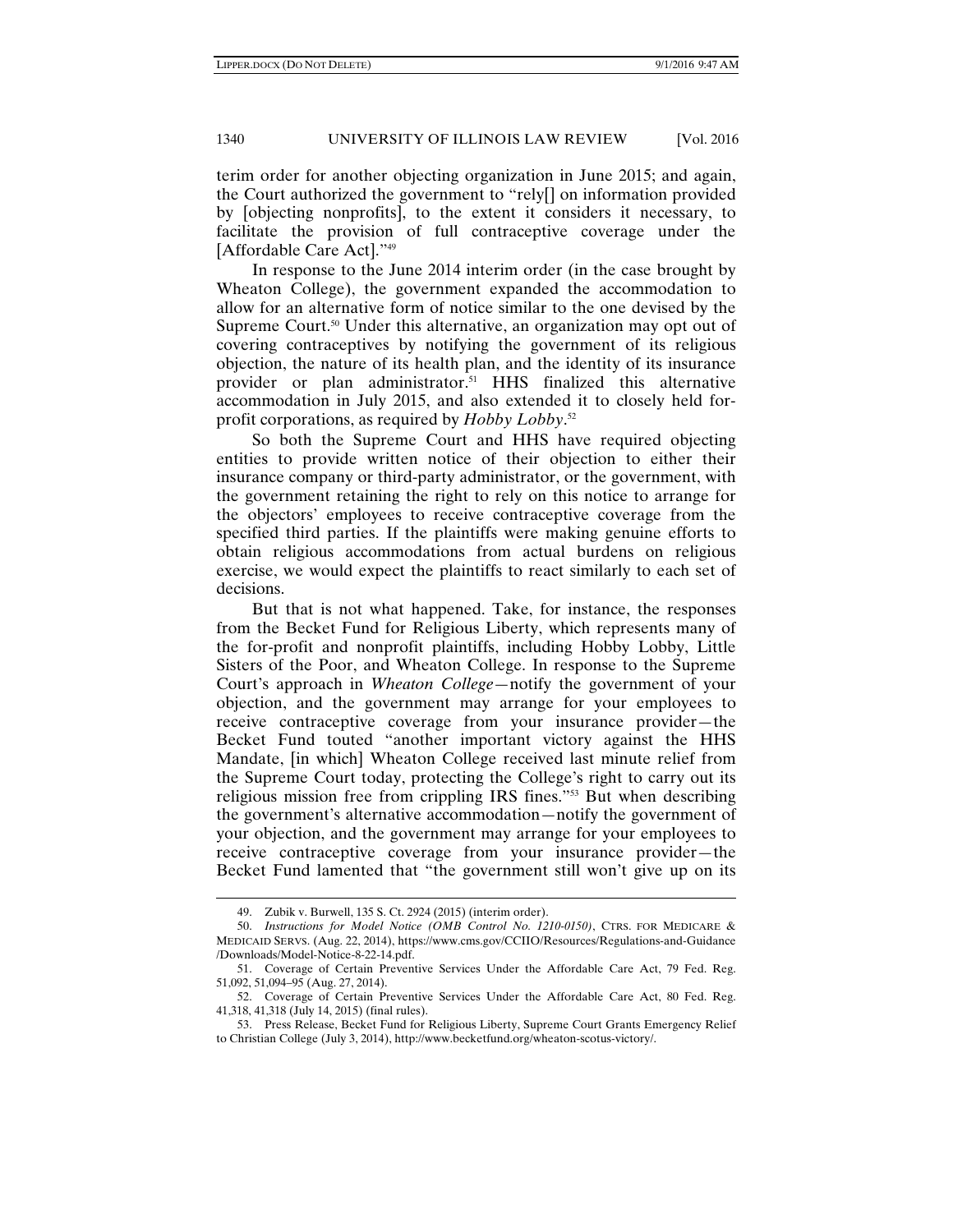quest to force nuns and other religious employers to distribute contracontraceptives."54

What could explain these divergent responses? The only distinction between the accommodation devised by the Supreme Court and the one offered by HHS is that the latter requires objecting organizations to identify their insurance providers or third party administrators, so that the government knows whom to contact to arrange for coverage for the objector's employees. But all the plaintiffs have already provided that information to the government—in writing, no less—in the complaints initiating their lawsuits challenging the accommodation. Which makes it difficult, if not impossible, to believe that these anomalous responses reflected bona fide reactions to good-faith attempts to relieve genuine burdens on religious exercise.

And then there is the University of Notre Dame, which has worn its insincerity on its sleeve.<sup>55</sup> When President Obama announced the accommodation in February 2012, Notre Dame's president called it a "welcome step toward recognizing the freedom of religious institutions."56 But three months later, Notre Dame filed a lawsuit challenging the coverage regulations (that lawsuit was dismissed because HHS delayed the coverage requirement while it worked to finalize the accommodation).<sup>57</sup> After HHS issued the final accommodation in July 2013, Notre Dame waited five months to challenge it, filing its new lawsuit just weeks before the regulations were set to take effect. This delay baffled the trial court: "Notre Dame has in many ways created its own emergency, and I am left to wonder why."58

It turns out that, before it filed its second lawsuit in late 2013, Notre Dame had decided to take advantage of the accommodation beginning with the 2013–2014 school year.<sup>59</sup> But in October 2013, a powerful alumni group wrote to Notre Dame's president and urged the university to bring a new lawsuit because of the university's "symbolic importance" to the challenges; only then did Notre Dame resume its fight against the accommodation.<sup>60</sup> Even after filing its tardy lawsuit, Notre Dame has

<sup>54.</sup> Press Release, Becket Fund for Religious Liberty, Administration Issues Final Contraceptive Mandate Rules In Defiance of Supreme Court (July 10, 2015), http://www.becketfund.org/new-hhsmandate-rules-defiance-supreme-court/.

 <sup>55.</sup> Full disclosure: At my previous job, I represented a Notre Dame student who has intervened to oppose Notre Dame's challenge to the accommodation (you can read a recent filing at https:// au.org/files/15-812\_BIO-Intervenor.pdf.).

 <sup>56.</sup> Carmon, *supra* note 41.

 <sup>57.</sup> Univ. of Notre Dame v. Sebelius, No. 3:12CV253RLM, 2012 WL 6756332, at \*4 (N.D. Ind. Dec. 31, 2012).

 <sup>58.</sup> Univ. of Notre Dame v. Sebelius, 988 F. Supp. 2d 912, 919 (N.D. Ind. 2013), *aff'd* 743 F.3d 547 (7th Cir. 2014), *vacated sub nom.* Univ. of Notre Dame v. Burwell, 135 S. Ct. 1528 (2015), *and aff'd*, 786 F.3d 606 (7th Cir. 2015), *vacated and remanded*, 136 S. Ct. 2007 (2016).

 <sup>59.</sup> UNIV. OF NOTRE DAME, OPEN ENROLLMENT DECISION GUIDE 14 (2014), http://hr.nd.edu/ assets/80205/2014\_decision\_guide\_final.pdf ("New: Contraceptive Coverage-Our third party administrator, Meritain Health, will be offering coverage for these services.").

 <sup>60.</sup> E-mail from William H. Dempsey, Chairman, Sycamore Trust, to Rev. John I. Jenkins, President, Univ. of Notre Dame (Oct. 26, 2013, 03:46 PM), http://sycamoretrust.org/media/images/ bulletins/131120/jenkinsHHS131026.pdf.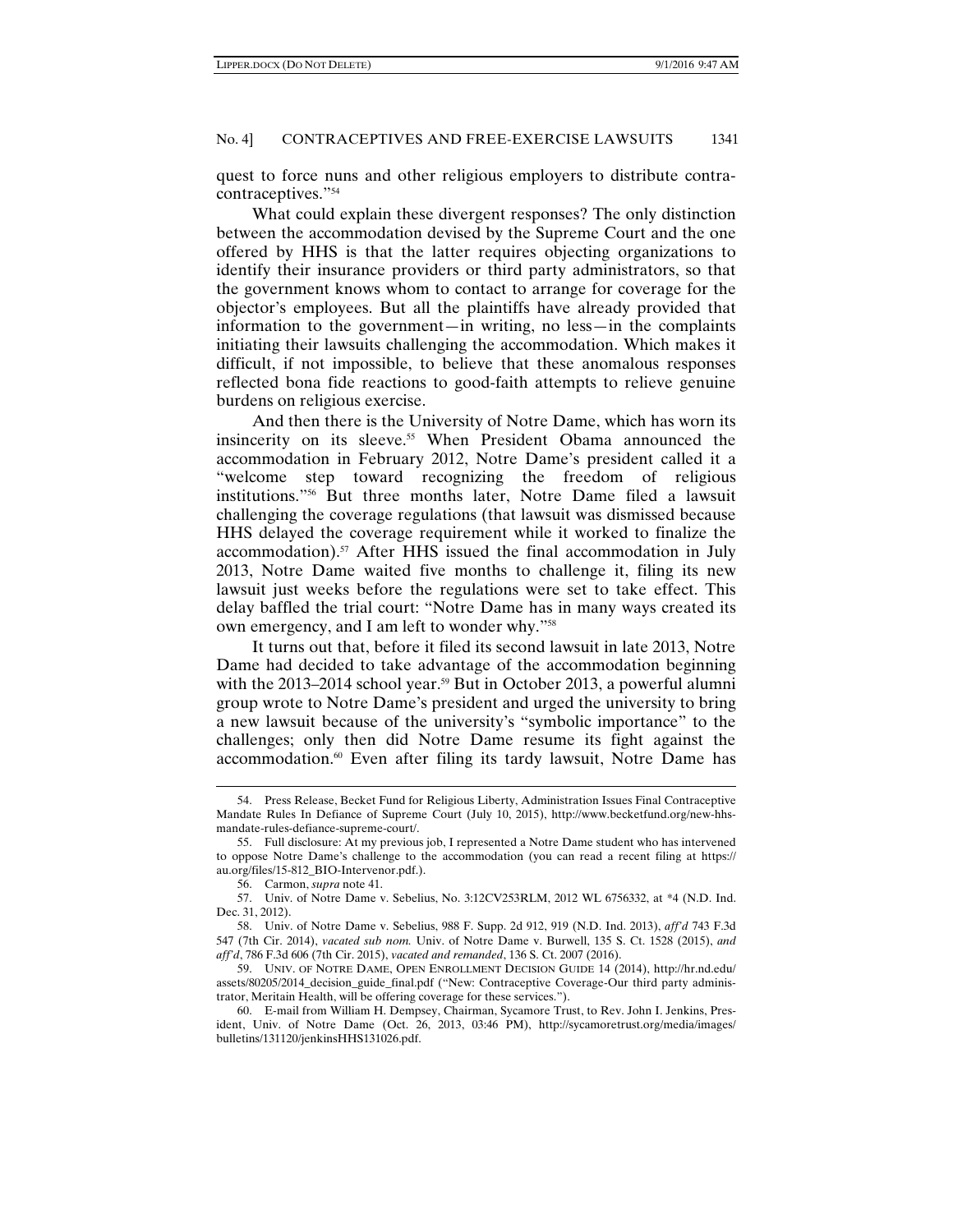stalled at nearly every stage: It declined to seek emergency relief from the Supreme Court, and took the maximum possible time to seek rehearings and Supreme Court review, and sought and received multiple extensions throughout the case.<sup>61</sup>

These do not sound like the actions of an entity with a genuine religious objection to the accommodation. Indeed, in April 2014—five months after Notre Dame had filed its second lawsuit challenging the accommodation!—its president stated the university's "complicity is not an evil so grave that we would compromise our conscience by going along" with the accommodation.<sup>62</sup> "I don't see this as a scandal," he added, "because we are not giving out contraceptives."63 Despite its president's candor, Notre Dame's lawsuit continues, and the government still has not suggested that it will challenge Notre Dame's sincerity.

These dubious challenges concern even free-exercise maximalists. Professor Laycock, for instance, observes that the accommodation "offer[s] a serious plan to protect religious liberty without depriving women of contraception" and is "utterly inconsistent with the common charge that the Obama administration is engaged in a 'war on religion.'"64 Yet the accommodation has been rejected and lambasted by its beneficiaries; the government continues to concede sincerity and forgo discovery, even when publicly available information suggests impermissible motivations; and the seemingly never-ending challenges to the contraceptive-coverage regulations and accommodations persist.

#### V. CONSEQUENCES AND SOLUTIONS

Bad karma aside, politicized free-exercise lawsuits turning on insincere claims of religious burden not only disrupt government programs, but also undermine religious liberty itself.

First and foremost, if free-exercise claims become just another facet of political campaigns against birth control, LGBT rights, or other contentious aspects of modern life, political support for genuine freeexercise claims and religious accommodations will plummet. That support is already eroding. For one, the broad coalition that supported RFRA has split, with many progressives who previously embraced RFRA now calling for reforms.<sup>65</sup> Likewise, wide swaths of the public now

<sup>61.</sup> *See e.g.*, Statement of Position of Intervenor-Appellee Jane Doe 3 at 7–11, Univ. of Notre Dame v. Burwell, 786 F.3d 606 (7th Cir. 2015).

 <sup>62.</sup> Matthew Archbold, *Notre Dame Alumni: Fr. Jenkins Comments on HHS Mandate 'Startling*,' CATHOLIC EDUC. DAILY (Apr. 14, 2014, 3:56 PM), http://www.cardinalnewmansociety.org/Catholic EducationDaily/DetailsPage/tabid/102/ArticleID/3195/Notre-Dame-Alumni-Fr-Jenkins-Commentson-HHS-Mandate-'Startling'.aspx.

 <sup>63.</sup> *Id.*

 <sup>64.</sup> Douglas Laycock, *Religious Liberty and the Culture Wars*, 2014 U. ILL. L. REV. 839, 862 (2014).

 <sup>65.</sup> Louise Melling, Op-Ed, *ACLU: Why We Can No Longer Support the Federal 'Religious Freedom' Law*, WASH. POST (June 25, 2015), https://www.washingtonpost.com/opinions/congressshould-amend-the-abused-religious-freedom-restoration-act/2015/06/25/ee6aaa46-19d8-11e5-ab92-c75 ae6ab94b5\_story.html.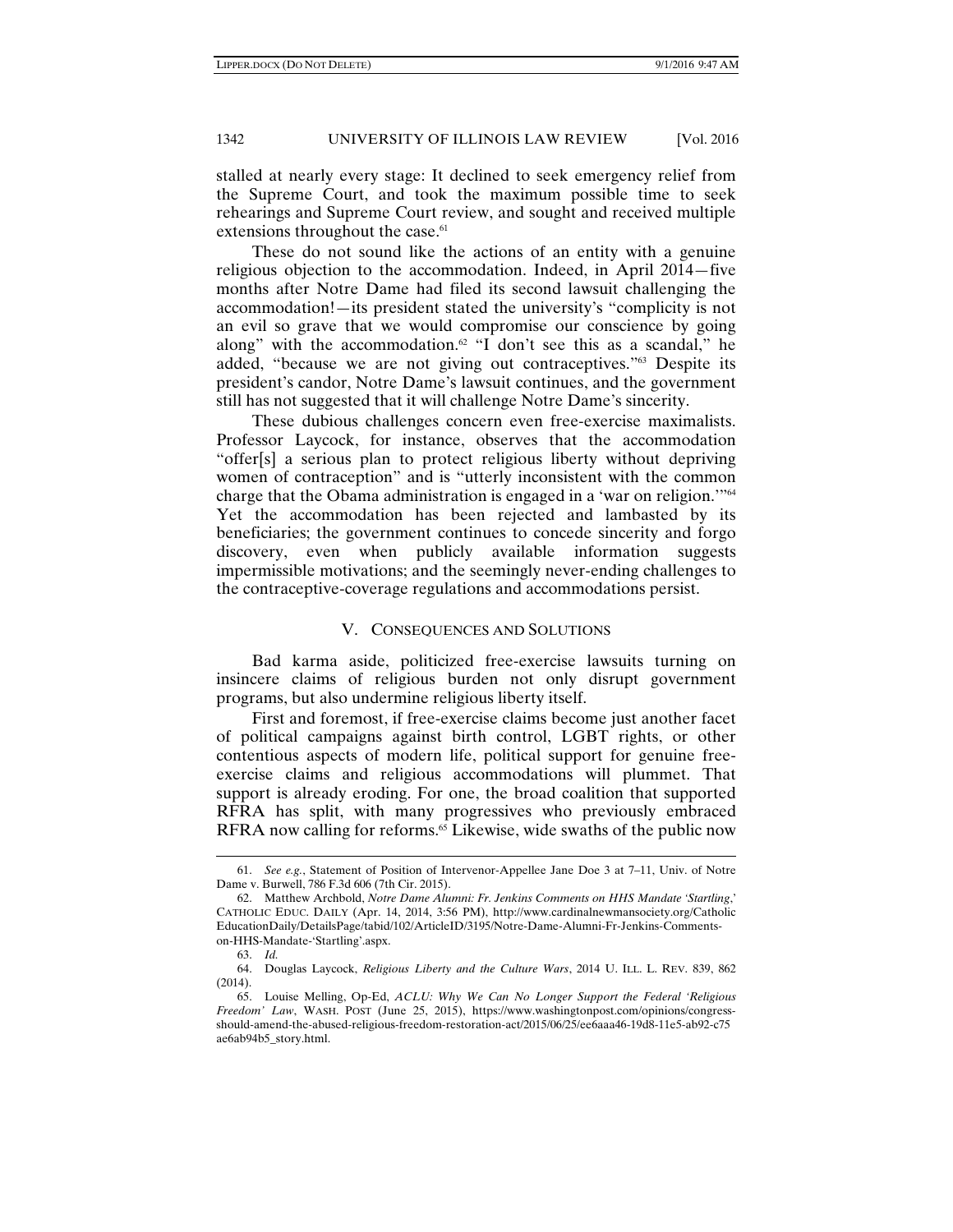view proposed state RFRAs as vehicles to facilitate discrimination and to undermine LGBT rights.<sup>66</sup> With *Hobby Lobby* foreshadowing that some courts will grant religious exemptions even when they strip others of their rights, support for religious accommodations will likely continue to decline.67 Nobody should be surprised: Dubious free-exercise claims undermine protection of religious liberty for the same reason that the boy who cried wolf undermined protection against carnivores. So if we want the public and the courts to take genuine free-exercise claims seriously, we have to filter out the dubious ones.

Courts, moreover, should screen insincere claims at the threshold. The more often dubious claims of substantial burden reach the merits, the more often that courts must apply RFRA's strict-scrutiny analysis. Under strict scrutiny, courts must determine whether the challenged policy or program is the least-restrictive means of fulfilling a compelling governmental interest.68 These determinations inevitably require courts to make quasi-legislative determinations about the importance of a particular policy goal and the effectiveness of other, unenacted (and possibly unstudied) alternatives.69 For instance, in the event of a RFRA challenge to regulations requiring health plans to cover other forms of oft-objected-to medical care—vaccinations, blood transfusions, psychiatric treatment, and gelatin-covered pills, to name a few—a court might need to determine if those forms of care are more or less important than contraceptives, and whether the accommodation created for contraceptive coverage would be more or less viable for those other forms of care. $70$ 

Concerns about roping courts into these types of debates—and forcing courts to weigh policy interests and implications against claimed burdens on religious exercise—led the Supreme Court to hold, in the 1990 case of *Employment Division v*. *Smith*, that the First Amendment's Free Exercise Clause did not require courts to apply strict scrutiny to neutral laws of general applicability that imposed incidental burdens on religious exercise, no matter how substantial those burdens.<sup>71</sup> Although RFRA reinstated the strict-scrutiny test for substantial burdens on

<sup>66.</sup> Laycock, *supra* note 64, at 871; *see also* Howard Friedman, *Why Is Indiana's RFRA So Controversial? This Blogger's Analysis*, RELIGION CLAUSE (Mar. 30, 2015, 9:05 PM), http://religion clause.blogspot.com/2015/03/why-is-indianas-rfra-so-controversial.html.

 <sup>67.</sup> *See* Frank S. Ravitch, *Be Careful What You Wish For: Why Hobby Lobby Weakens Religious Freedom*, 2015 B.Y.U. L. REV. (forthcoming 2016).

 <sup>68. 42</sup> U.S.C. § 2000bb-1(b) (2012).

 <sup>69.</sup> *See infra* notes 70–76 and accompanying text.

 <sup>70.</sup> *See Hobby Lobby*, 134 S. Ct. at 2804 (Ginsburg, J., dissenting) (footnotes and brackets omitted) ("Would the exemption the Court holds RFRA demands for employers with religiously grounded objections to the use of certain contraceptives extend to employers with religiously grounded objections to blood transfusions (Jehovah's Witnesses); antidepressants (Scientologists); medications derived from pigs, including anesthesia, intravenous fluids, and pills coated with gelatin (certain Muslims, Jews, and Hindus); and vaccinations (Christian Scientists, among others)? According to counsel for Hobby Lobby, 'each one of these cases . . . would have to be evaluated on its own . . . applying the compelling interest-least restrictive alternative test.'").

 <sup>71.</sup> *See* Emp't Div. v. Smith, 494 U.S. 872, 889 n.5 (1990).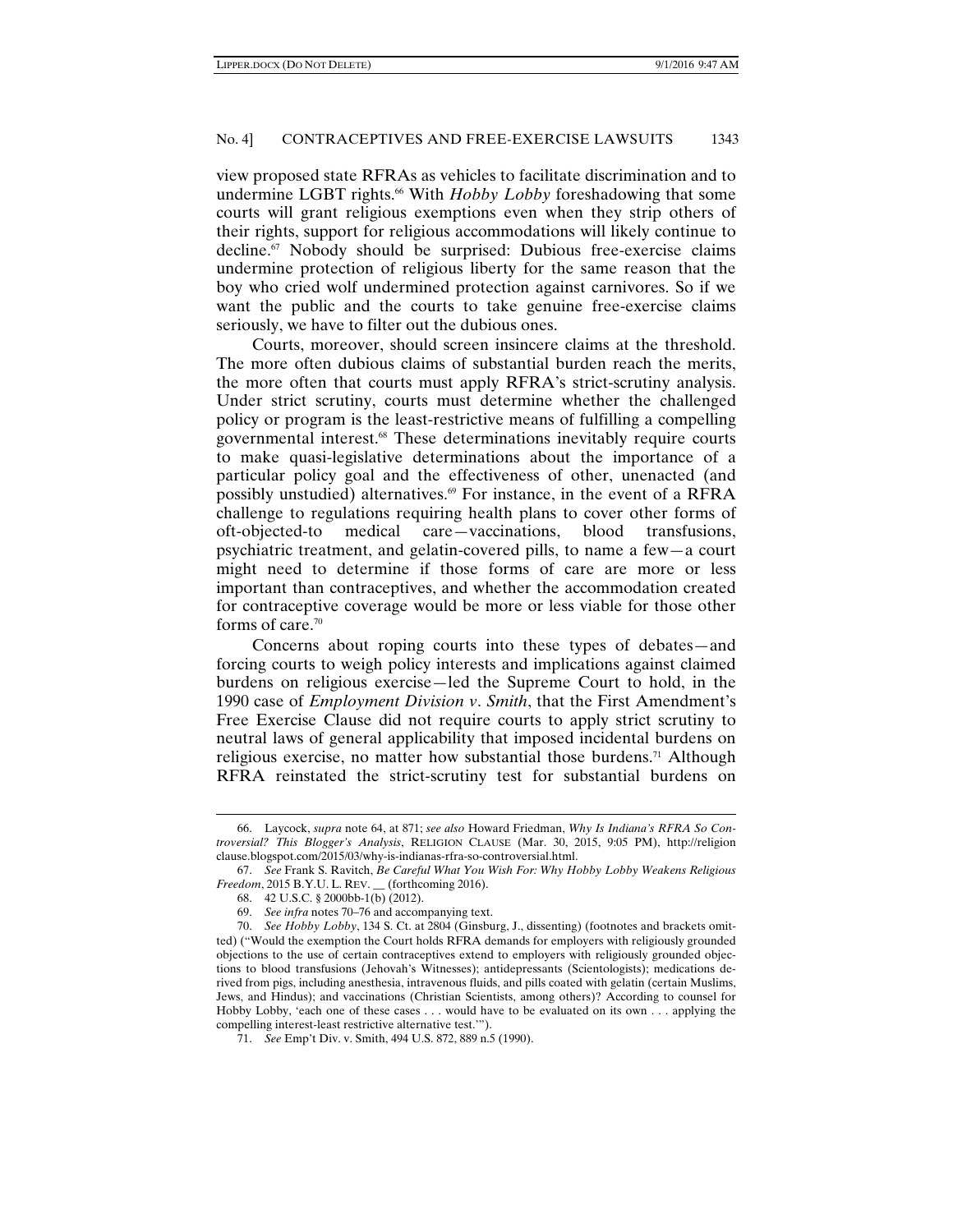religious exercise arising from such neutral laws, $72$  the difficulty of applyapplying strict scrutiny means that only bona fide claims of substantial burdens should get to that stage.

Another related problem develops when too many laws, rules, polices, or programs receive strict scrutiny: The more often that courts apply strict scrutiny, the more likely that courts end up diluting the standard. Indeed, courts that are unwilling to enjoin large portions of the federal code or hamstring numerous federal programs will inevitably make it easier to survive strict scrutiny. This dilution of strict scrutiny, in turn, will make it more difficult for plaintiffs with genuine free-exercise claims to prevail. And if courts water down strict-scrutiny in free-exercise cases, that dilution could compromise other types of cases in which courts apply strict scrutiny to suspicious restrictions or classifications, such as content- or viewpoint-based restrictions on speech or classifications on the basis of race.<sup>73</sup> Thus, in addition to jeopardizing genuine challenges to burdens on religious exercise, diluting strict scrutiny would hinder challenges to censorship, racial discrimination, and more.

To cabin politicized free-exercise litigation, both courts and the government should adjust their approach in several ways.

First, government actors can, and should, be less sheepish about challenging the plaintiffs' sincerity when warranted. Insincere claims ruin free exercise for everyone. And when claims are brought by for-profit businesses or other organizations that tend to keep records, a more robust paper trail may reveal plaintiffs' actual motivations. Courts have long evaluated sincerity in certain contexts (including attempts to use drugs, change prison conditions, or avoid military service); they should be more attentive to ideological motives for religious exercise claims especially in the modern political environment, when objectors may wish to bring insincere claims for reasons other than money, recreation, or survival.<sup>74</sup>

Of course, too aggressive an inquiry into sincerity would raise other concerns. Courts might dismiss obscure or unfamiliar beliefs or practices, even when their proponents are entirely sincere. Earlier inconsistent conduct might reflect evolution rather than opportunism, and unforgiving inquiries into previous consistency might create unwanted incentives for gratuitous orthodoxy. That said, courts have long evaluated religious sincerity—at least in some contexts—and, more generally, courts regularly find facts and assess witness credibility.75

<sup>72. 42</sup> U.S.C. § 2000bb-1(a).

 <sup>73.</sup> *See Smith*, 494 U.S. at 888.

 <sup>74.</sup> *See generally* Michael Hiltzik, Op-Ed, *Danger Sign: The Supreme Court Has Already Expanded Hobby Lobby Decision*, L.A. TIMES (July 2, 2014, 12:37 PM), http://www.latimes.com/ business/hiltzik/la-fi-mh-expanded-hobby-lobby-20140702-column.html#page=1 ("[H]ow are government agencies or the courts to know when claims of religious piety are just pretexts for some other viewpoint, such as libertarianism or misogyny?").

 <sup>75.</sup> *See* Ben Adams & Cynthia Barmore, *Questioning Sincerity: The Role of Courts After* Hobby Lobby, 67 STAN. L. REV. ONLINE 59, 62–64 (2014).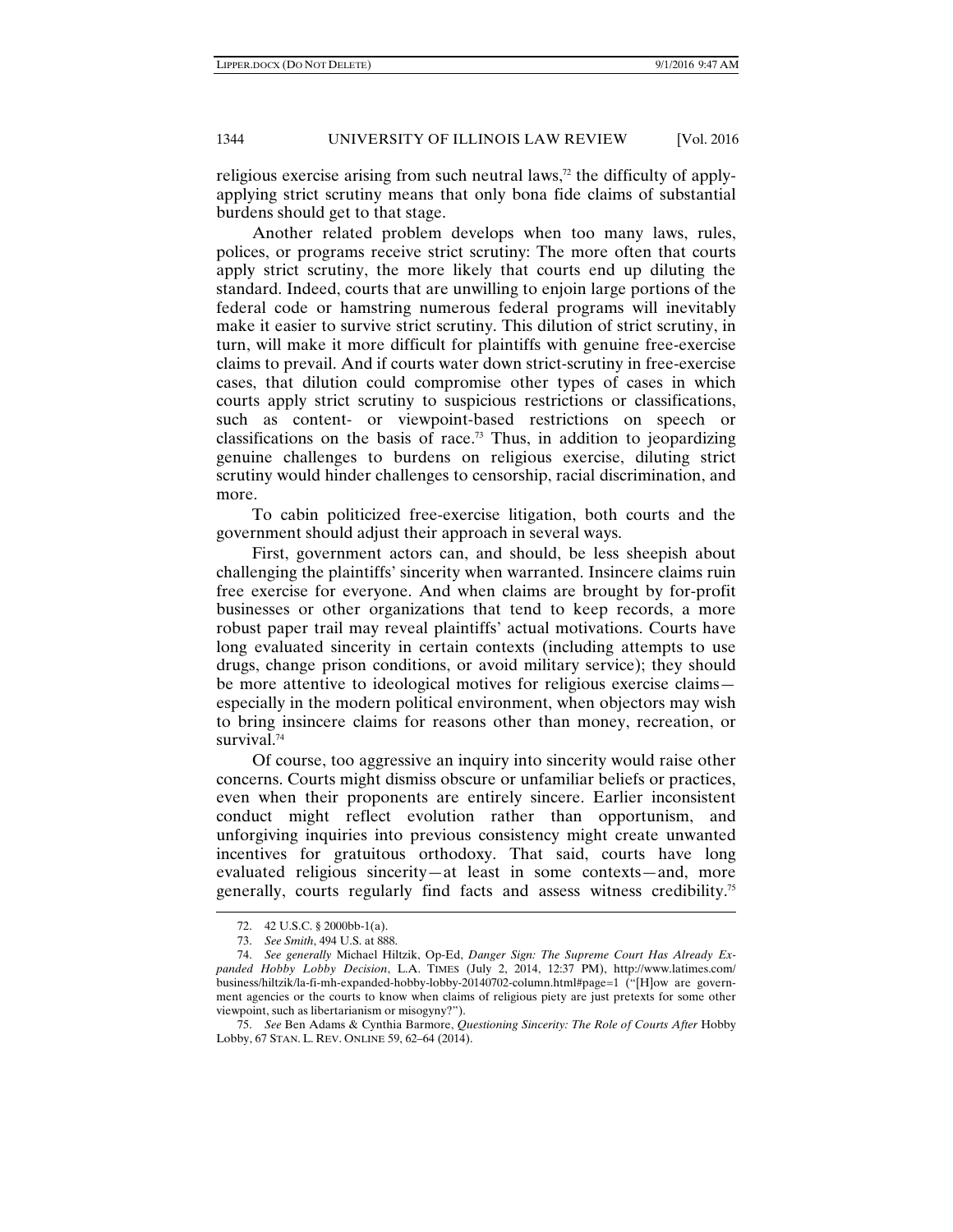Although sincerity inquiries, like most judicial inquiries, will not be perperfect, judicial solicitude for insincere claims is costly—not least for relireligious liberty itself.

Second, the government needs some leeway to compromise (or attempt to compromise) with religious objectors without those compromises transforming into evidence in other cases that the government can vindicate its compelling interest through less-restrictive means. As Professor Lederman warns, "[i]f the government can always be accused of under-accommodation whenever it grants some religious accommodation to one group but not to others, that creates a huge disincentive to grant it at all."76 The contraceptive-coverage litigation highlights this paradox: The government accommodated nonprofit organizations; that accommodation doomed the government's ability to enforce the underlying requirement against for-profit corporations; and the government remains mired in legal challenges to the accommodation as well. One could hence forgive the government for concluding that its "concessionary accommodation was foolhardy."77 And a future administration might well take a harder line at the outset, lest its initial accommodation prevent it from enforcing its regulation against other entities or in other circumstances. That kind of change in incentives would, in turn harm religious liberty.

Other legal doctrines supply precedent for applying legal standards in a manner that encourages voluntary accommodations. For example, the federal evidentiary rules bar the introduction of evidence of later remedial measures to prove that the defendant's previous conduct was negligent.78 This rule reflects the concern that "[i]f subsequent safety improvements to a product could be used as evidence that prior models were defectively designed, this would discourage manufacturers from continuing to update and improve upon the safety features of their products after initial manufacture."79 In other words, we want to encourage voluntary steps to reduce risk, and we do not want to punish those who take them, lest we discourage them from taking similar steps in the future. Likewise, we want to encourage the government to provide reasonable religious accommodations, when appropriate, without undermining its litigating position in future cases.

The free exercise of religion is a civil right, not a political weapon. A more flexible doctrinal approach, which acknowledges the practical realities and complicated incentives underlying modern religious-liberty litigation, would help to return free-exercise doctrine to its intended

<sup>76.</sup> Emily Bazelon, *Nice Try, Obama*, SLATE (Aug. 26 2014, 12:24 PM), http://www.slate.com/ articles/news\_and\_politics/jurisprudence/2014/08/obama\_s\_new\_contraception\_mandate\_accommoda tion\_religious\_employers\_are.single.html.

 <sup>77.</sup> Leslie C. Griffin, *Symposium: The Missing Interest in the Contraceptive Mandate Cases— Catholic Women*, SCOTUSBLOG (Dec. 16, 2015, 11:08 AM), http://www.scotusblog.com/2015/12/ symposium-the-missing-interest-in-the-contraceptive-mandate-cases-catholic-women/.

 <sup>78.</sup> FED. R. EVID. 407.

 <sup>79.</sup> Raymond v. Raymond Corp., 938 F.2d 1518, 1523 (1st Cir. 1991).